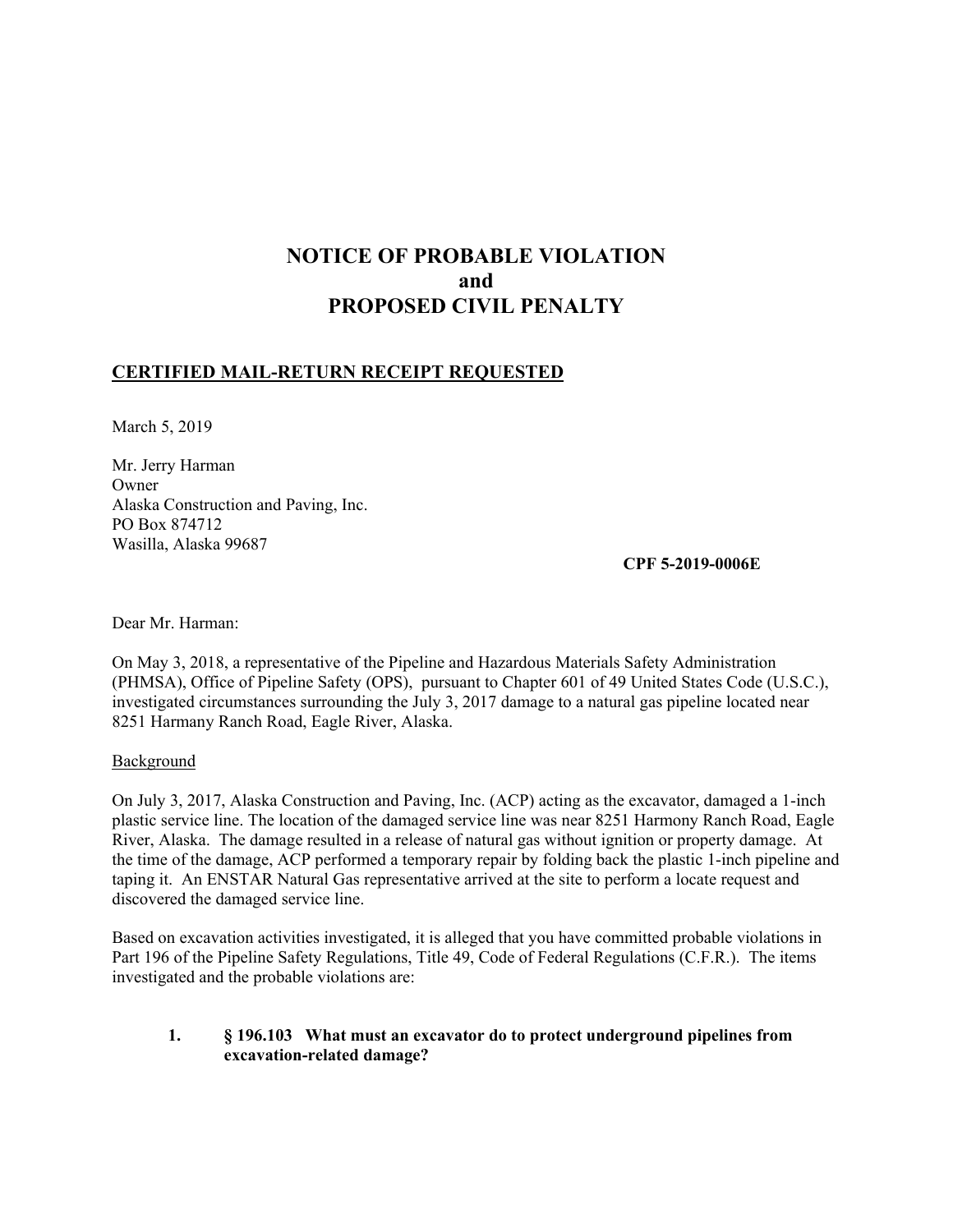**Prior to and during excavation activity, the excavator must: (a) . . . . (b) If underground pipelines exist in the area, wait for the pipeline operator to** 

**arrive at the excavation site and establish and mark the location of its underground pipeline facilities before excavating;**

Alaska Construction and Paving, Inc. (ACP) failed to wait for ENSTAR Natural Gas to arrive at the excavation site and establish and mark the location of its underground pipeline facilities before excavating. The excavator opened a ticket with Alaska Digline on Thursday, June 29, 2017 at 12:44 pm. The pipeline operator, ENSTAR, arrived on site on Monday July 3, 2017 at approximately 10AM to mark the location of the underground pipeline and discovered the 1-inch service line had already been excavated and damaged.

**2. § 196.107 What must an excavator do if a pipeline is damaged by excavation activity?**

**If a pipeline is damaged in any way by excavation activity, the excavator must promptly report such damage to the pipeline operator, whether or not a leak occurs, at the earliest practicable moment following discovery of the damage.** 

The excavator failed to report damage that they caused to the to the pipeline operator. ACP acknowledged to PHMSA in a May 3, 2018 telephone interview that ACP damaged the pipeline and attempted to crimp off and tape shut the 1-inch service line on July 3, 2017. However, ACP did not notify ENSTAR of the damage. ENSTAR's locator arrived on site later in the day on July 3, 2017 and discovered the damage.

**3. § 196.109 What must an excavator do if damage to a pipeline from excavation activity causes a leak where product is released from the pipeline?** 

**If damage to a pipeline from excavation activity causes the release of any PHMSA regulated natural and other gas or hazardous liquid as defined in part 192, 193, or 195 of this chapter from the pipeline, the excavator must promptly report the release to appropriate emergency response authorities by calling the 911 emergency telephone number.**

The excavator failed to call the 911 emergency telephone number after the 1-inch pipeline was damaged resulting in a release of natural gas. ACP was aware natural gas was released from the pipeline, and ACP admitted to making a temporary repair by folding the pipe and taping it to stem the release. However, ACP did not call 911 following the release.

## Proposed Civil Penalty

Under 49 U.S.C. § 60122 and 49 CFR § 190.223, you are subject to a civil penalty not to exceed \$213,268 per violation per day the violation persists, up to a maximum of \$2,132,679 for a related series of violations. For violations occurring on or after November 2, 2015 and before November 27, 2018, the maximum penalty may not exceed \$209,002 per violation per day, with a maximum penalty not to exceed \$2,090,022. For violations occurring prior to November 2, 2015, the maximum penalty may not exceed \$200,000 per violation per day, with a maximum penalty not to exceed \$2,000,000 for a related series of violations. The Compliance Officer has reviewed the circumstances and supporting documentation